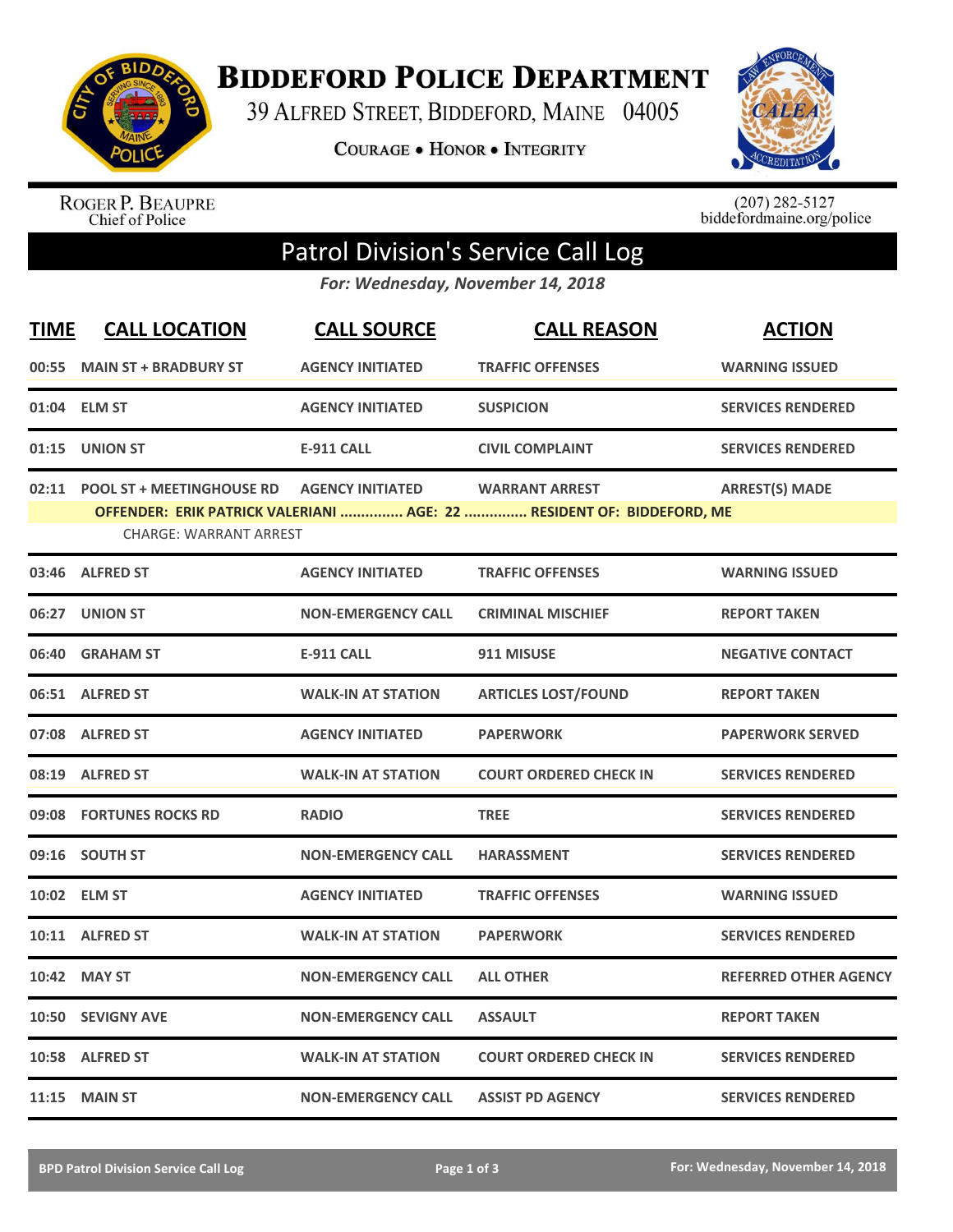| <b>TIME</b> | <b>CALL LOCATION</b>       | <b>CALL SOURCE</b>        | <b>CALL REASON</b>                   | <b>ACTION</b>                |
|-------------|----------------------------|---------------------------|--------------------------------------|------------------------------|
|             | 11:19 ALFRED ST            | <b>WALK-IN AT STATION</b> | <b>COURT ORDERED CHECK IN</b>        | <b>SERVICES RENDERED</b>     |
|             | 11:19 ELM ST               | <b>WALK-IN AT STATION</b> | <b>SEX OFFENDER REGISTRATION</b>     | <b>SERVICES RENDERED</b>     |
|             | 11:53 GRAYSON ST           | <b>RADIO</b>              | <b>PAPERWORK</b>                     | <b>NEGATIVE CONTACT</b>      |
|             | <b>11:56 MAIN ST</b>       | <b>AGENCY INITIATED</b>   | <b>TRAFFIC OFFENSES</b>              | <b>VSAC ISSUED</b>           |
|             | 12:18 WASHINGTON ST        | <b>NON-EMERGENCY CALL</b> | <b>CHECK WELFARE</b>                 | <b>SERVICES RENDERED</b>     |
|             | 12:29 CATHEDRAL OAKS DR    | <b>NON-EMERGENCY CALL</b> | <b>SUSPICION</b>                     | <b>SERVICES RENDERED</b>     |
|             | 12:43 ELM ST               | <b>AGENCY INITIATED</b>   | <b>TRAFFIC OFFENSES</b>              | <b>WARNING ISSUED</b>        |
|             | 12:55 POOL ST              | <b>AGENCY INITIATED</b>   | <b>PRO-ACTIVE DV RESPONSE TEAM</b>   | <b>NO VIOLATION</b>          |
|             | 13:38 SOUTH ST + RIVER RD  | <b>E-911 CALL</b>         | <b>VEHICLE CRASH - HIGH MECHANIS</b> | <b>TRANSPORT TO HOSPITAL</b> |
|             | 13:48 POOL ST              | <b>AGENCY INITIATED</b>   | <b>TRAFFIC OFFENSES</b>              | <b>WARNING ISSUED</b>        |
|             | <b>13:59 HILL ST</b>       | <b>AGENCY INITIATED</b>   | <b>TRAFFIC OFFENSES</b>              | <b>VSAC ISSUED</b>           |
|             | 14:21 ALFRED ST            | <b>WALK-IN AT STATION</b> | <b>COURT ORDERED CHECK IN</b>        | <b>SERVICES RENDERED</b>     |
| 14:25       | <b>GRANITE ST</b>          | <b>NON-EMERGENCY CALL</b> | <b>SUSPICION</b>                     | <b>SERVICES RENDERED</b>     |
| 14:46       | <b>BUZZELL RD</b>          | <b>AGENCY INITIATED</b>   | <b>ANIMAL COMPLAINT</b>              | <b>NEGATIVE CONTACT</b>      |
|             | 14:46 SUMMER ST            | <b>NON-EMERGENCY CALL</b> | <b>VIOL PROTECTION FROM ABUSE</b>    | <b>SERVICES RENDERED</b>     |
|             | 14:59 SOUTH ST             | <b>NON-EMERGENCY CALL</b> | <b>PARKING COMPLAINT</b>             | <b>PARKING TICKET ISSUED</b> |
|             | 15:36 ALFRED ST            | <b>WALK-IN AT STATION</b> | <b>COURT ORDERED CHECK IN</b>        | <b>SERVICES RENDERED</b>     |
|             | 15:45 GOVE ST              | <b>NON-EMERGENCY CALL</b> | <b>PARKING COMPLAINT</b>             | <b>NO ACTION REQUIRED</b>    |
|             | 15:49 ALFRED ST            | <b>WALK-IN AT STATION</b> | <b>CIVIL COMPLAINT</b>               | <b>SERVICES RENDERED</b>     |
|             | 16:19 ELM ST               | <b>AGENCY INITIATED</b>   | <b>ARTICLES LOST/FOUND</b>           | <b>SERVICES RENDERED</b>     |
|             | 16:45 ALFRED ST            | <b>AGENCY INITIATED</b>   | <b>COURT ORDERED CHECK IN</b>        | <b>SERVICES RENDERED</b>     |
|             | 16:52 CROSS ST             | <b>AGENCY INITIATED</b>   | <b>WARRANT ARREST</b>                | <b>NEGATIVE CONTACT</b>      |
|             | 16:58 ALFRED ST            | <b>WALK-IN AT STATION</b> | <b>INSPECTION PERMIT</b>             | <b>SERVICES RENDERED</b>     |
|             | 17:06 BIRCH ST + GRAHAM ST | <b>AGENCY INITIATED</b>   | <b>TRAFFIC OFFENSES</b>              | <b>WARNING ISSUED</b>        |
|             | 17:08 ALFRED ST            | <b>NON-EMERGENCY CALL</b> | <b>SUSPICION</b>                     | <b>UNABLE TO LOCATE</b>      |
|             | 17:24 WEST ST              | <b>AGENCY INITIATED</b>   | <b>TRAFFIC OFFENSES</b>              | <b>WARNING ISSUED</b>        |